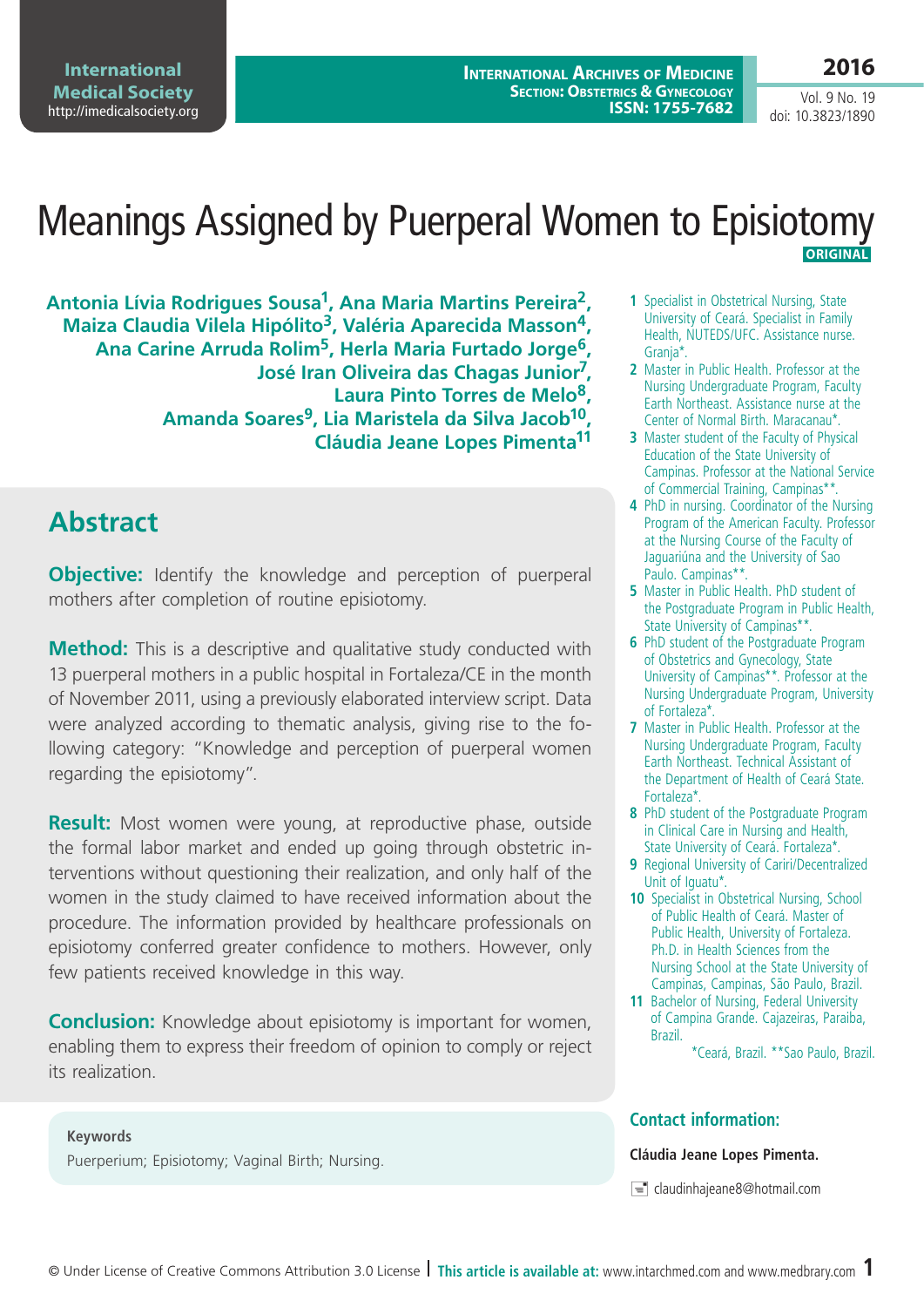**International Archives of Medicine SECTION: OBSTETRICS & GYNECOLOGY ISSN: 1755-7682**

Vol. 9 No. 19 doi: 10.3823/1890

**2016**

#### **Introduction**

The practice of episiotomy was incorporated into the routine delivery care at the beginning of the last century, with the intention of reducing the damage caused by natural laceration of the perineum, reducing the risk of subsequent urinary and fecal incontinence, and protecting the neonate from birth trauma [1]. A study in Norway found that obstetric anal sphincter injuries are the main risk factor for anal incontinence and sexual problems in primiparous women with episiotomy and that, if the procedure is correctly performed, this can prevent obstetric anal sphincter injuries [2].

Episiotomy is not only a procedure that should not be routinely performed, but it is also unnecessary and possibly harmful. Routine episiotomy has been associated with greater blood loss during delivery, perineal pain, increased risk of severe perineal laceration, greater need for stitches and no clearly confirmed benefits to the mother and/ or the baby. Besides that, the benefits of selective episiotomy indicated in special circumstances are much greater than those found in routine episiotomies [3].

Since 1996, the World Health Organization (WHO) has estipulated an episiotomy rate of about 10% [4]. An study in Vietnam found that episiotomy was performed to a lesser extent in Vietnamese women who give birth in Australia than in Vietnam, where more than 85% are subjected to the procedure, not observing associations with adverse outcomes [5].

Seeking to ensure proper care during pregnancy, childbirth and postpartum, for both the mother and child, the Program for Humanization of Prenatal and Birth by Decree/GM n° 569, of 1rst of June, 2000. was instituted, based on the analysis of specific care needs of pregnant women [6].

This program enables appropriate guidelines for pregnant women, rights and duties carried out by qualified professionals. Regarding this aspect, the professional nurse specialist in obstetrics has a fundamental role in assisting women.

In this sense, a study in Recife/PE carried out with the purpose to check the risk factors of episiotomy in pregnant women who had normal birth found that such a procedure was strongly associated with births attended by physicians of the team, primiparity and instrumental delivery, and it was less common in deliveries attended by nurses [7].

The inclusion of obstetric nurses in the delivery room had fundamental importance for the reconfiguration of the humanization of childbirth, seeking improvements in their action field in order to develop non-invasive technologies of obstetrical nursing care [8].

Thus, the present study aimed to identify the knowledge and perception of puerperal mothers after completion of routine episiotomy.

### **Method**

This was an exploratory and descriptive study with qualitative approach. According to Patton, [9] qualitative research is in itself a research field interconnected by words, concepts and assumptions that enable to deepen the processes and meanings that are not examined or measured experimentally in terms of quantity, volume, intensity or frequency and focuses on the socially constructed nature of the reality studied.

The study included 12 mothers who remained under observation in rooming in a public maternity hospital in Fortaleza/CE, selected through purposeful sampling. Data were collected during November 2011 using a previously elaborated interview script [10] with sociodemographic data and guiding questions related to the study objectives.

For the reliability of the testimonies, a voice recorder was used and the identification of the interviews was made through numbers from one to 12 according to the order of participation. Data were analyzed according to Thematic Analysis as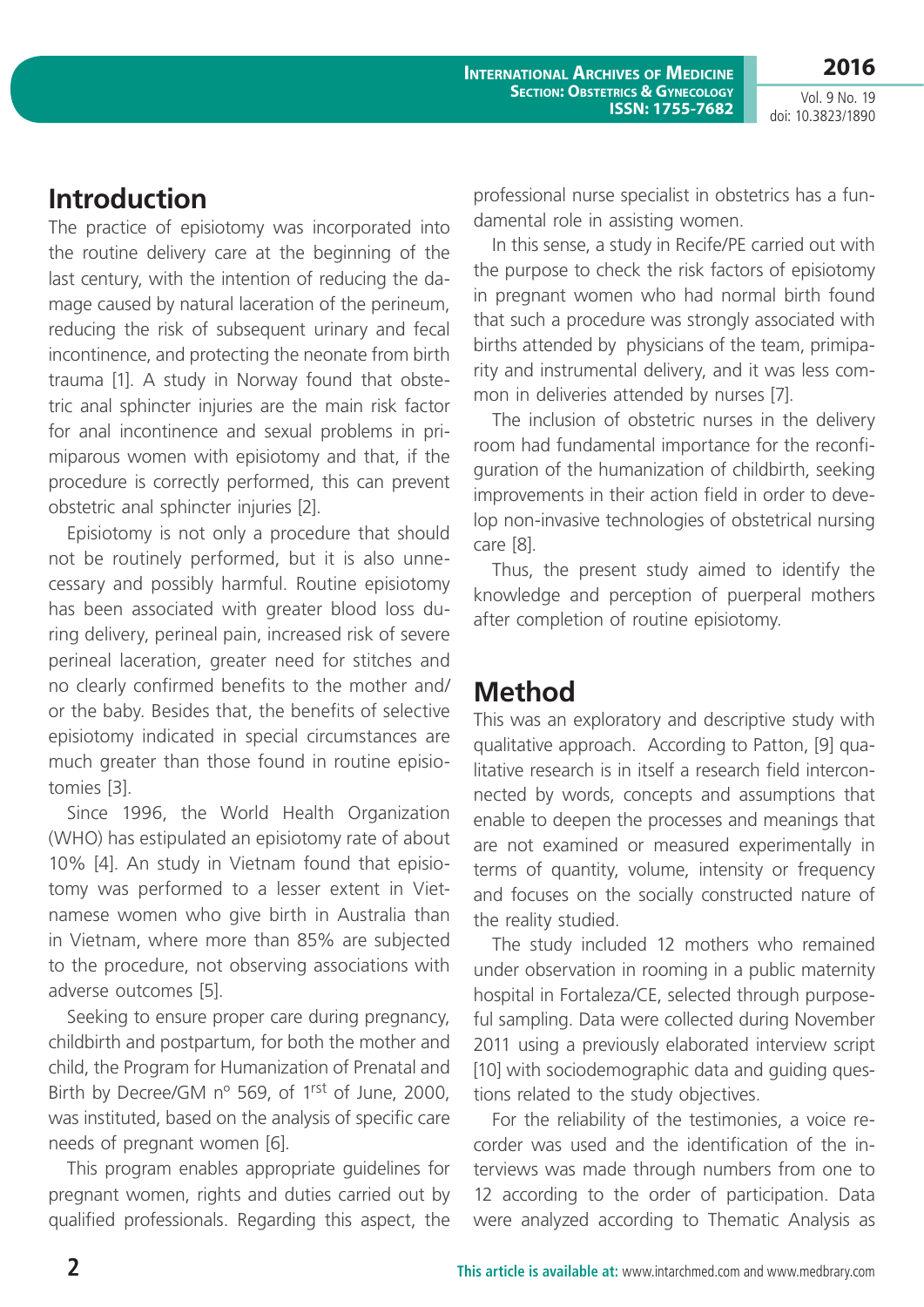**2016**

Vol. 9 No. 19 doi: 10.3823/1890

proposed by Bardin [11] which consists in the set of techniques for analysis of communications in order to obtain, through systematic procedures and objectives of description, the content of messages and indicators that allow the inference of knowledge related to the conditions of production/reception of messages.

Interviews were transcribed in full-length and thorough and successive reading was proceeded in order to allow the categorization of the data, from which the following category emerged: "Knowledge and awareness of puerperal women regarding episiotomy."

The research project followed the guidelines of Resolution nº 466/12 [12] of the National Health Council and was approved by the Research Ethics Committee of the State University of Ceará under opinion nº 11224090-9. All participants agreed to sign the Informed Consent after having received explanations on the objectives and relevance of the research, making clear the right to participate or withdraw from the study at any time; information, protection and custody of the recorded material, ensuring confidentiality and anonymity.

### **Results**

Among the 12 study participants, threewere up to 18 years old (25%); six were aged between 19 and 29 years (50%) and three were aged over 30 years (25%). It is noteworthy that four were single (33.3%), one was divorced (8.3%) and seven had partners (58.4%) whether husbands, partners under stable union or recent partners. Nine puerperal women were from Fortaleza. A predominant low-income profile was identified; Seven women (58.4%) were unemployed, financially depending on the partner or the family; two (16.6%) reported as profession being housewives; and only three (25%) reported to receive an income.

Regarding level of education, six (50%) had completed high school; three (25%) had not completed high school; two (16.6%) had completed primary school and one (8.4%) had not completed primary school.

The analysis of the speeches of the participants enabled the development of the category: "Knowledge and awareness of puerperal women regarding the episiotomy".

#### **Knowledge and perception of puerperal women regarding the episiotomy**

The knowledge about episiotomy puerperal women had is important for the fact that this enables them to decide on the acceptance or refusal to perform such procedure, once it is related to their body. When questioned about what they knew about the procedure, six women said they had not received any information about the procedure; four reported to have acquired the information through friends; one acquired knowledge during prenatal and one in the moment of childbirth.

*Already... A friend told me.* M8.

*My friends who had done prenatal with me, and had had [baby] before.* M10.

When asked on what they understand by "episiotomy", most reported not having received clarification on the procedure during prenatal consultations and that they were only informed of its realization during labor, as explained in the speeches:

*No, because with the doctor at the health center was only the consultation, ultrasound, hear the baby's heart. She never told me, no.* 

M1.

*When I had my first [daughter] they did not say anything, but here they said, 'Mom, I will make a cut to help move the child's head, but small and then we do stitches'.* 

M10.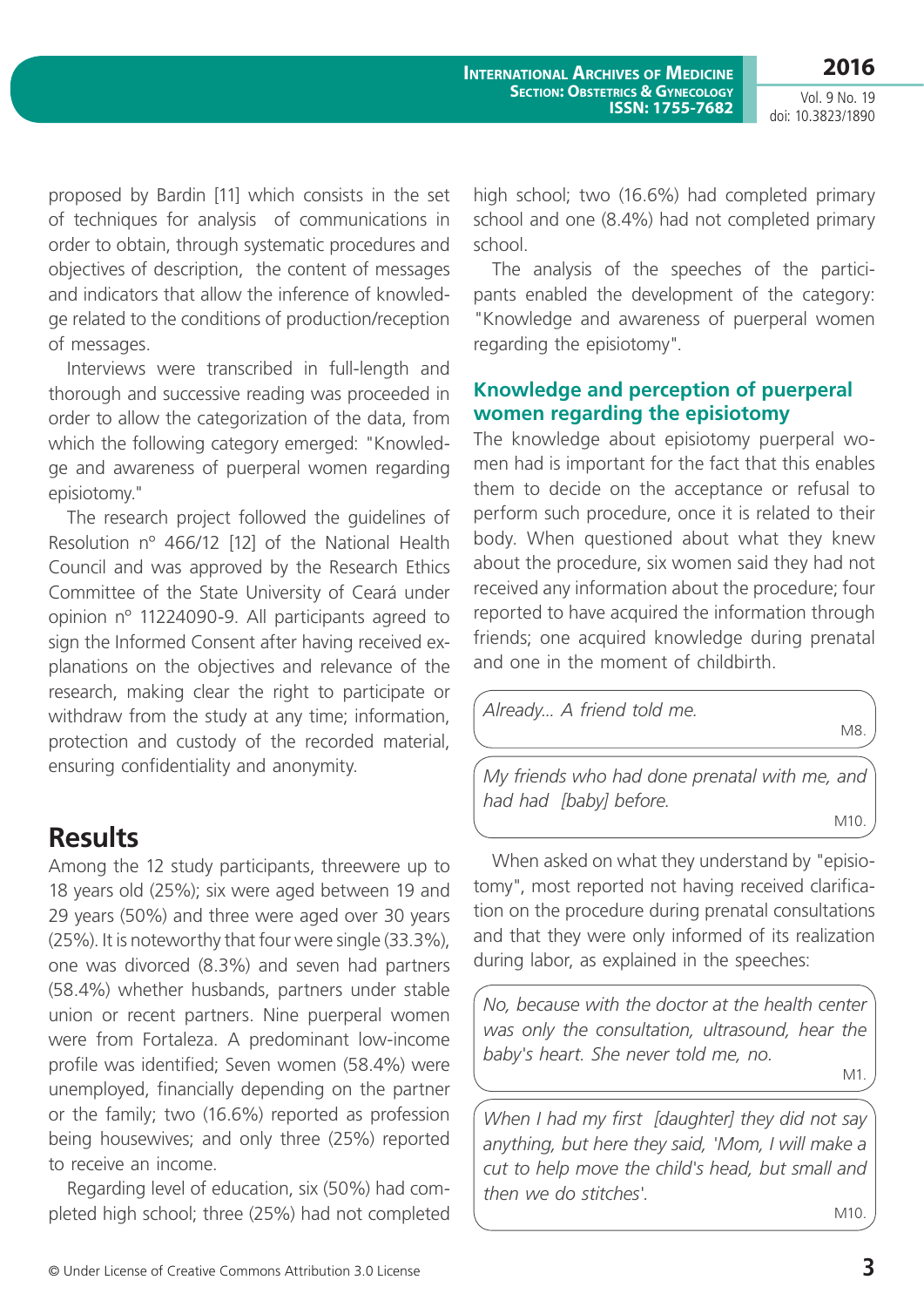Vol. 9 No. 19

**2016**

doi: 10.3823/1890

*When it was close, the doctor said he would make a little "cut". They explained that it was for the child come easy.*

M4.

When, in the opposite situation, the professional of the prenatal care is able to anticipate desires and eliminate any doubts through open dialogue, the woman demonstrates confidence and security with respect to the team assisting her in the childbirth, being able to facilitate the labor and keeping mentally prepared even for an episiotomy, if necessary:

*The doctor who did the prenatal told me to be very relaxed and very calm and that, maybe, it wouldn't be necesserary to do this cut [...]. I was in labor, the baby was almost born, it was just that she said it would be necessary to make a little cut to facilitate. Ah! I was calm, I was expecting!* 

M7.

Due to lack of information, most of the women felt that they had no "passage", that is, vaginal canal without proper dimension for the passage of the baby, as it is expressed in the following lines:

| I know it is to open the passage.                                                      | M3.  |
|----------------------------------------------------------------------------------------|------|
| I think it's for the baby come out easier, faster.<br>When one has not enough opening. | M18. |
| To facilitate delivery, I think it is. She was also<br>'pulled with iron'.             | M6   |

The definition of "episiotomy" in the notion of women is not explicit, "I never heard of it" is the expression that characterizes the perception of this population. However, answers like "it is to enlarge the opening" implicitly show, in a way, the cultural meaning. An important factor related to perineal trauma is observed in the practice of care, with degree of laceration always associated with the extension of the episiotomy held earlier, regardless of the woman being multiparous or nulliparous.

During interviews, the feeling with respect to the procedure were related to pain, which were referred to as "normal":

*Normal. What I really wanted was my son to be born. The pain was so great that I really wanted was to get rid of it as soon as possible.* 

M5.

*I find it normal, because at the time we're in pain, what I want is the baby to be born at once.*  M9.

*I could have had openness, I wanted to, of course. Bad thing is the person to be cut, but there was no other way but to be cut. Boring!*  M3.

# **Discussion**

The episiotomy was observed in over 50% of women in this study and almost 75% of the primiparae. The practice of episiotomy has been incorporated into routine obstetric care without base on any work to assess the risks and benefits of such procedure. Notably, controlled studies have shown that this practice actually increases the risk of third- and fourth-degree perineal laceration, risk of infection and hemorrhage and increases the perineal pain and dyspareunia [13].

Based on the data obtained, it was observed that most women are young, in full reproductive phase and outside the formal labor market. Low education hinders the understanding of birth physiology and reduces the likelihood of women be aware of their rights during pregnancy and childbirth. For this reason, they end up suffering obs-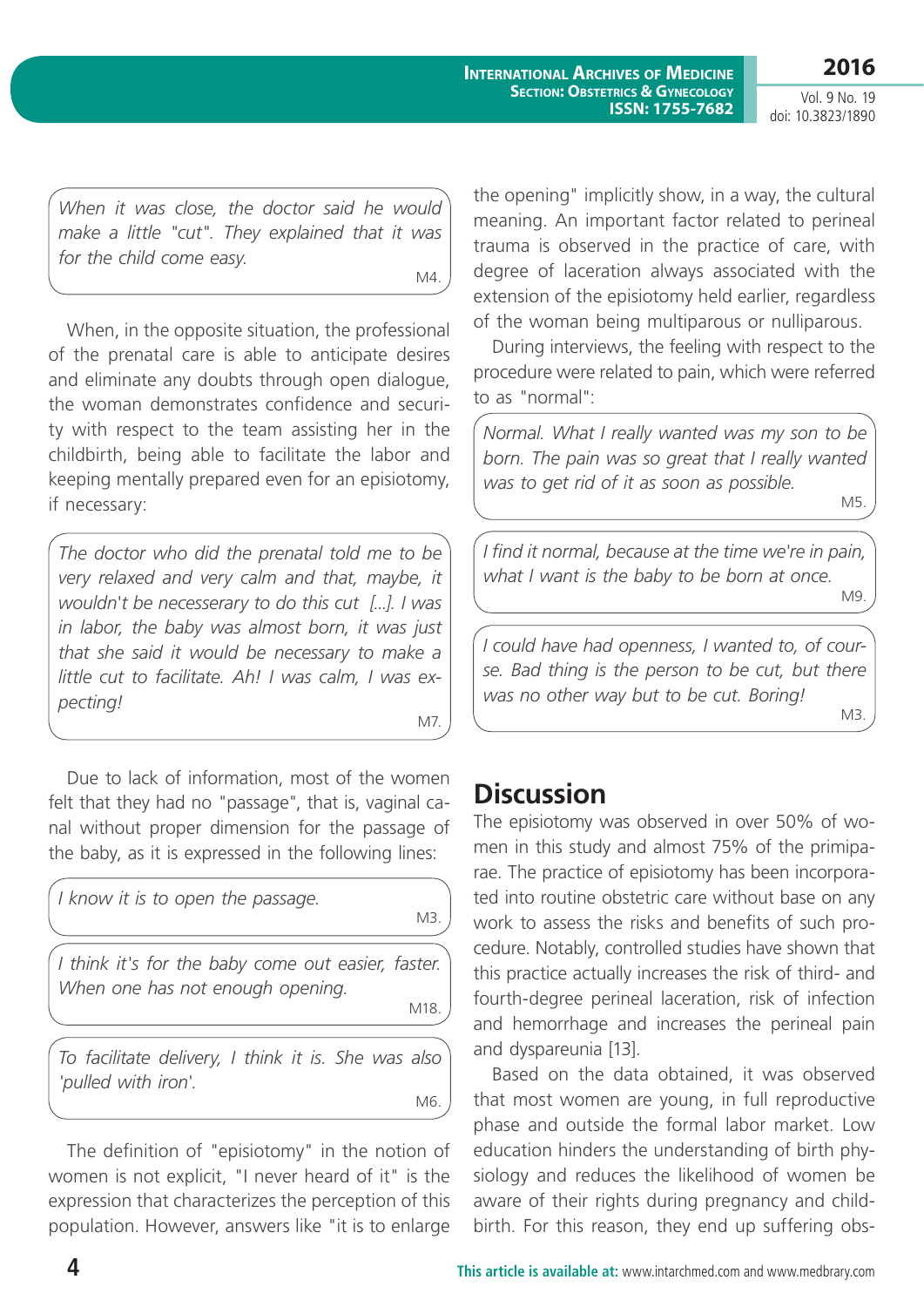Vol. 9 No. 19 doi: 10.3823/1890

tetric interventions without even questioning their realization [14].

It stands out in the study that three women had less than six prenatal consultations nine had six or more. Importantly, only one out of the interviewed women had concluded highschool, had gone through one previous episiotomy; and the rest were primiparae, according to the classification [7]. These findings corroborate the study [13] held in Recife/PE where, among the characteristics of the previous to the childbirth associated with episiotomy were their being primiparous women, with absence of vaginal delivery inprevious gestations and associated diseases at birth. The author [15] highlights that among the associated maternal diseases, hypertensive disorders showed greater prevalence, which was significantly associated with episiotomy.

The information, when received with little clarity may bring disadvantages to this woman, since they can be misinterpreted and differ from woman to woman, because it relates to the experience lived for each woman, and the negative sentiment of vaginal childbirth is often perpetuated.

In a study [2] held in Santa Catarina, the reasons for proceeding the episiotomy, according to the opinion of the subjects of the study, showed how women perceive their own bodies as defective, giving the idea that the vagina does not have enough openess for the passage of fetus. We can see a similar perception among the women interviewed in the present study, referring to the concept that they did not have enough 'openess', that is, assigning an insufficient size for the passage of the fetus through the vagina.

The desire of women and the feeling of financial need, of course, is confirmed by studies conducted by some authors [7, 13]. Somesaid that women suffer from what has already been labeled as "laborfobia" because it is difficult to convince them to give birth by natural means. Thus, socio-cultural factors may influence the choice of women for abdominal deliveryresulting in excessive rates of cesareans [13].

It was possible to verify that the received guidance during prenatal care is at odds with the recommendations of the Ministry of Health, to advocate the disadvantage of practices that inhibit the "safety and well-being", among them the vaginal touch, performed several times by different professionals [3].

The speeches show women's tendency to perpetuate misinformation, as well as a failure in the transmission of knowledge during the prenatal and postnatal. Little is known about what pervades the feeling and thought of these women in their bodies. The decision-making process takes a form of subordination, transfering the responsibility for the decision to healthcare professionals [13].

The feeling of these women is a combination of emotions related to satisfaction with the birth of the baby, and for this, they allow their bodies to be invaded as if it were a normal event. This result is similar to that found in another study [8] in which the authors claim that women are placed as vectors for the passage of an object, the baby, and allow their bodies to be invaded, medicalized and controlled as if it were a normal episode, seeking to achieve the satisfaction of procreation and successful birth.

The speeches of women denote situations of discomfort and distress, which should be considered by health professionals. Episiotomy features, in this context, as a procedure that violates the rights of choice, because the woman is limited to expressing opinions and feelings about the procedure. It is noteworthy that the academic and public policy are of fundamental importance in this regard.

There is evidence of associated pain and perineal trauma However, there was a greater association of this pain with episiotomy. In this context, it is understandable that women who were victims of an episiotomy may have twice as much perineal pain complaints than a group with intact perineum, being also possible to lessen the pain if the woman is guided to exercise practices during parturition [15].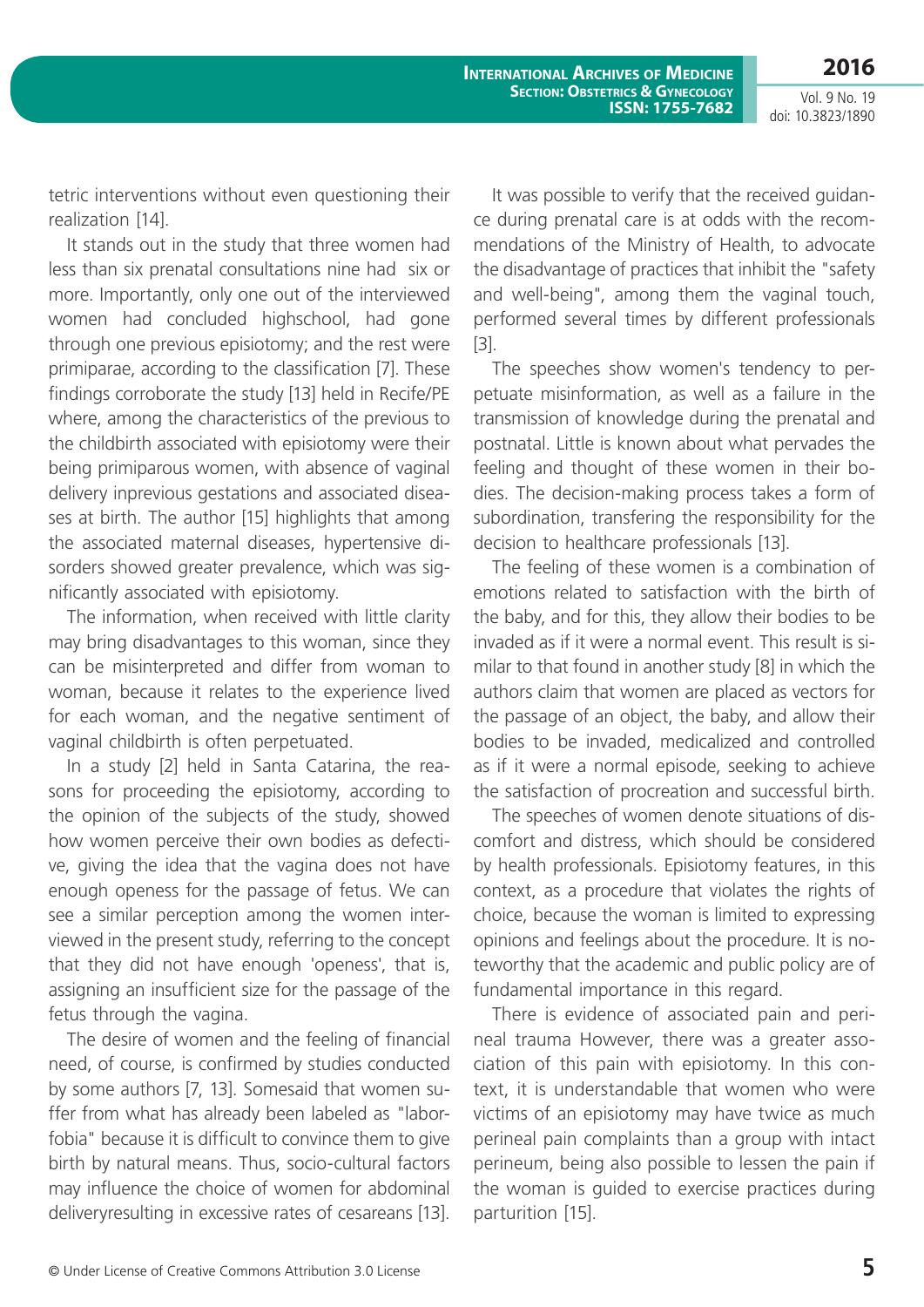**INTERNATIONAL ARCHIVES OF MEDICINE SECTION: OBSTETRICS & GYNECOLOGY ISSN: 1755-7682**

Vol. 9 No. 19 doi: 10.3823/1890

**2016**

With increasing rates of unnecessary episiotomies, it can be considered that this practice is part of the set of obstetric actions and procedures that constitute an obstetric violence, due to the way it is done without, often, any respect for the woman and the ethical precepts.

The WHO [4] declares obstetric violence as a violation of basic fundamental human rights and the right to quality care with holistic approach must be assured to every citizen, meeting all its needs free from judgment, embarrassment and discrimination, respecting his/her physical and mental health as well as the degree of vulnerability of the pregnant woman.

In 2012 a survey called "Research Born in Brazil [16] was conducted with 23,894 women about labor and delivery in public, private and mixed maternity services of 266 medium and large hospitals from 191 municipalities, capital cities and countryside towns. This study also showed, even more markedly, that the procedures related to labor and the baby's birth are increasingly violent, with high and increasing numbers of stimulant medication (36.4%), episiotomy (53.5%), mechanical maneuvers to accelerate birth (36.1%), cesarean sections without justification (52%), restriction to bed rest (55.7%), fasting (74.8%), enema (91.7%) and artificial amniotomy (39.1%).

In face of the testimonies, the fragility of the information provided by professionals during prenatal care and labor became clear. In many situations, the woman lives a condition of dependency and even violence due lack of information. The sharing of information between health professionals and women, at the right time and in a personalized manner, provides the satisfaction of the need for knowledge that expresses and adds power to them, that is, strengthens the ability of pregnant women to decide about their bodies and take care of themselves with autonomy [17].

#### **Conclusion**

At the end of this study we found that the knowledge of puerperal women with respect to episiotomy is limited and controversial. Obstetric interventions are, therefore, frequently performed without questions about their realization. Knowledge of postpartum women about the procedure becomes important for them to feel free to support or deny its realization. Moreover, when the information comes from a health care professional confers confidence to women.

The feeling of these women after the procedure takes a combination of satisfaction with the birth of the baby and a process of subordination to the decision-making act, transferring the responsibility of deciding, without questioning, to health professionals. It is necessary that the multidisciplinary team, especially the nurse, because this is the professional that has more contact with the woman, focus more consistently on actions for further the clarification offered to the patient.

It is hoped that this study may contribute for a reflection on the humanization of obstetric care. Moreover, we believed that nursing, with a key role in the construction of a new scenario of women's health in the country, will become more effective as a vehicle of information.

### **References**

- **1.** Leal MC, Pereira APE, Domingues RMSM, Theme Filha MM, Dias MAB, Nakamura-Pereira M et al. Obstetric interventions during labor and childbirth in Brazilian low-risk women. *Cad. Saúde Pública* [Internet], Rio de Janeiro, 2014 Aug; 30(suppl. 1): S17- 47. DOI: <http://dx.doi.org/10.1590/0102-311X00151513>
- **2.** Stedenfeldt M, Pirhonen J, Blix E, Wilsgaard T, Vonen B, Øian P. Anal incontinence, urinary incontinence and sexual problems in primiparous women – a comparison between women with episiotomy only and women with episiotomy and obstetric anal sphincter injury. *BMC Womens Health* [Internet], 2014; 14(157): 2-7. DOI: 10.1186/s12905-014-0157-y
- **3.** Carroli G, Mignini L. Episiotomy for vaginal birth. *The Cochrane Collaboration* [Internet]. 2009; Issue 1. DOI: 10.1002/14651858. CD000081.